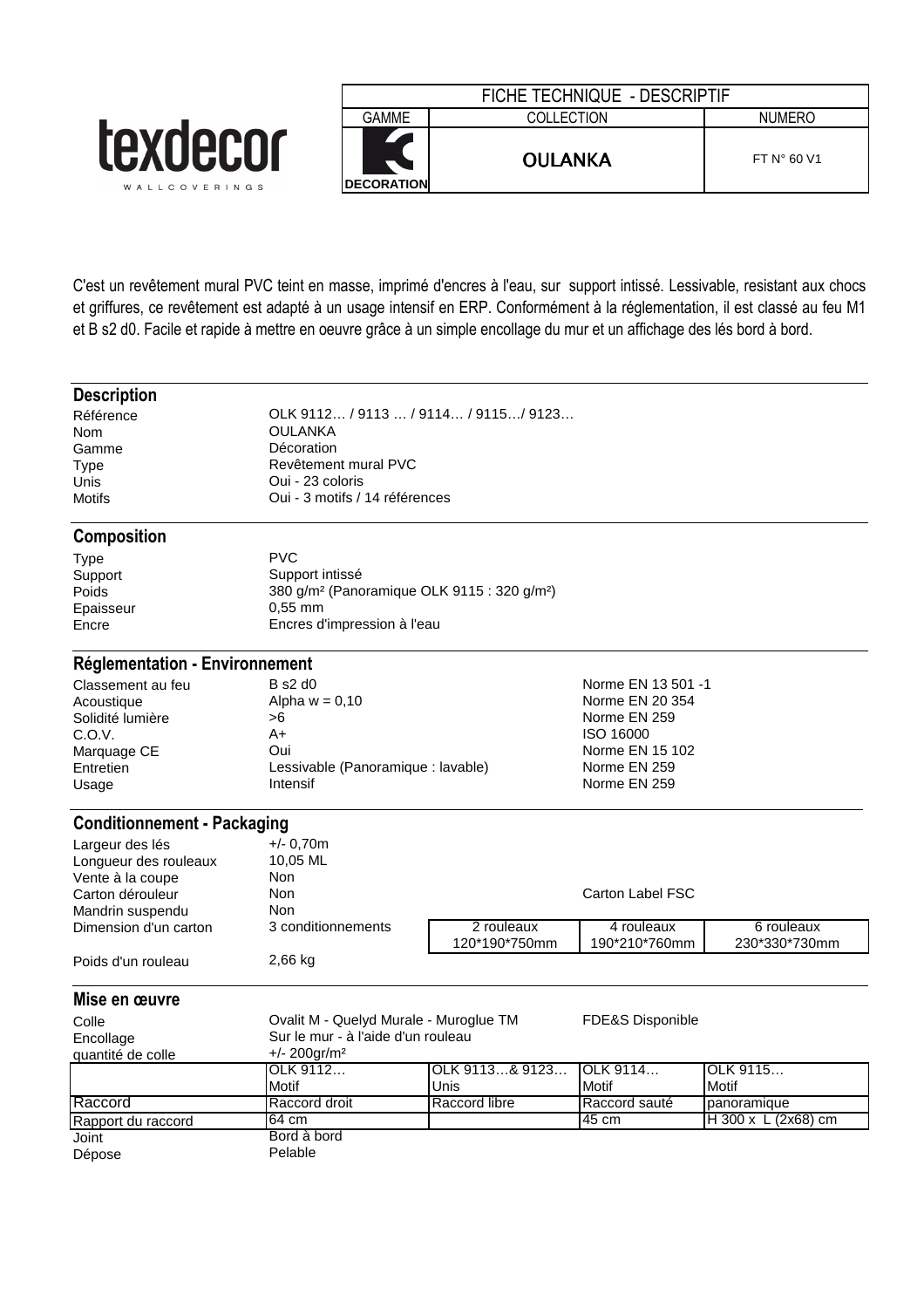

| TECHNICAL DATA SHEET - DESCRIPTION |                             |                      |  |  |  |
|------------------------------------|-----------------------------|----------------------|--|--|--|
| RANGE                              | COLLECTION<br><b>NUMBER</b> |                      |  |  |  |
| <b>IDECORATION</b>                 | <b>OULANKA</b>              | FT $N^{\circ}$ 60 V1 |  |  |  |

This is a through-coloured PVC wallcovering, printed using water-based inks, on non-woven backing. Washable, impact and scratch resistant, this wallcovering is suitable for intensive use in public buildings. In line with regulations, it has M1 and B s2 d0 fire resistance rating. Quick and easy to hang. Simply paste the wall and align the edges of each strip.

| <b>Description</b>               |                                                                   |                |                          |                                |                          |  |
|----------------------------------|-------------------------------------------------------------------|----------------|--------------------------|--------------------------------|--------------------------|--|
| Item code                        | OLK 9112 / 9113 / 9114 / 9115 / 9123                              |                |                          |                                |                          |  |
| Name                             | <b>OULANKA</b>                                                    |                |                          |                                |                          |  |
| Range                            | Decoration                                                        |                |                          |                                |                          |  |
| Type                             | <b>PVC</b> wallcovering<br>Yes - 23 colours                       |                |                          |                                |                          |  |
| Plain                            |                                                                   |                |                          |                                |                          |  |
| Patterned                        | Yes - 3 patterns / 14 item codes                                  |                |                          |                                |                          |  |
| <b>Composition</b>               |                                                                   |                |                          |                                |                          |  |
| Type                             | <b>PVC</b>                                                        |                |                          |                                |                          |  |
| <b>Backing</b>                   | Non-woven backing                                                 |                |                          |                                |                          |  |
| Weight                           | 380 g/m <sup>2</sup> (Panoramic OLK 9115 : 320 g/m <sup>2</sup> ) |                |                          |                                |                          |  |
| <b>Thickness</b>                 | $0.55$ mm                                                         |                |                          |                                |                          |  |
| Ink.                             | Water-based printing inks                                         |                |                          |                                |                          |  |
| <b>Regulations - Environment</b> |                                                                   |                |                          |                                |                          |  |
| Fire rating                      | $B$ s2 d0                                                         |                |                          | Standard EN 13 501 -1          |                          |  |
| Acoustics                        | Alpha $w = 0.10$                                                  |                |                          | Standard EN 20 354             |                          |  |
| Light fastness                   | >6                                                                |                |                          | Standard EN 259                |                          |  |
| VOCs                             | A+                                                                |                |                          | ISO 16000                      |                          |  |
| CE marking                       | Yes                                                               |                |                          | Standard EN 15 102             |                          |  |
| Care                             | Extra washable (Panoramic: washable)                              |                |                          | Standard EN 259                |                          |  |
| Use                              | Intensive                                                         |                |                          | Standard EN 259                |                          |  |
| Packing - Packaging              |                                                                   |                |                          |                                |                          |  |
| Size of widths                   | $+/- 0.70m$                                                       |                |                          |                                |                          |  |
| Length of roll                   | 10.05 M                                                           |                |                          |                                |                          |  |
| Partial sale to order            | No                                                                |                |                          |                                |                          |  |
| Dispenser box                    | No                                                                |                |                          | <b>FSC Certified Cardboard</b> |                          |  |
| Suspended core packaging         | No                                                                |                |                          |                                |                          |  |
| Box size                         | 3 packages                                                        |                | 2 rolls<br>120*190*750mm | 4 rolls<br>190*210*760mm       | 6 rolls<br>230*330*730mm |  |
| Weight of a roll                 | 2.66 kg                                                           |                |                          |                                |                          |  |
| <b>Hanging</b>                   |                                                                   |                |                          |                                |                          |  |
| Adhesive                         | Ovalit M - Quelyd Murale - Muroglue TM                            |                |                          | MSDS available                 |                          |  |
| Adhesive instructions            | Apply to the wall, using a roller                                 |                |                          |                                |                          |  |
| Quantity of adhesive             | $+/- 200$ gr/m <sup>2</sup>                                       |                |                          |                                |                          |  |
|                                  | OLK 9112                                                          | OLK 9113& 9123 |                          | OLK 9114                       | OLK 9115                 |  |
|                                  | Pattern                                                           | Plains         |                          | Pattern                        | Pattern                  |  |
| Match                            | Straight match                                                    | Free match     |                          | Drop match                     | Panoramic                |  |
| Match connection                 | 64 cm                                                             |                |                          | 45 cm                          | H300 x L(2x68) cm        |  |
| Seam                             | Edge to edge                                                      |                |                          |                                |                          |  |
| Removal                          | Pelable                                                           |                |                          |                                |                          |  |
|                                  |                                                                   |                |                          |                                |                          |  |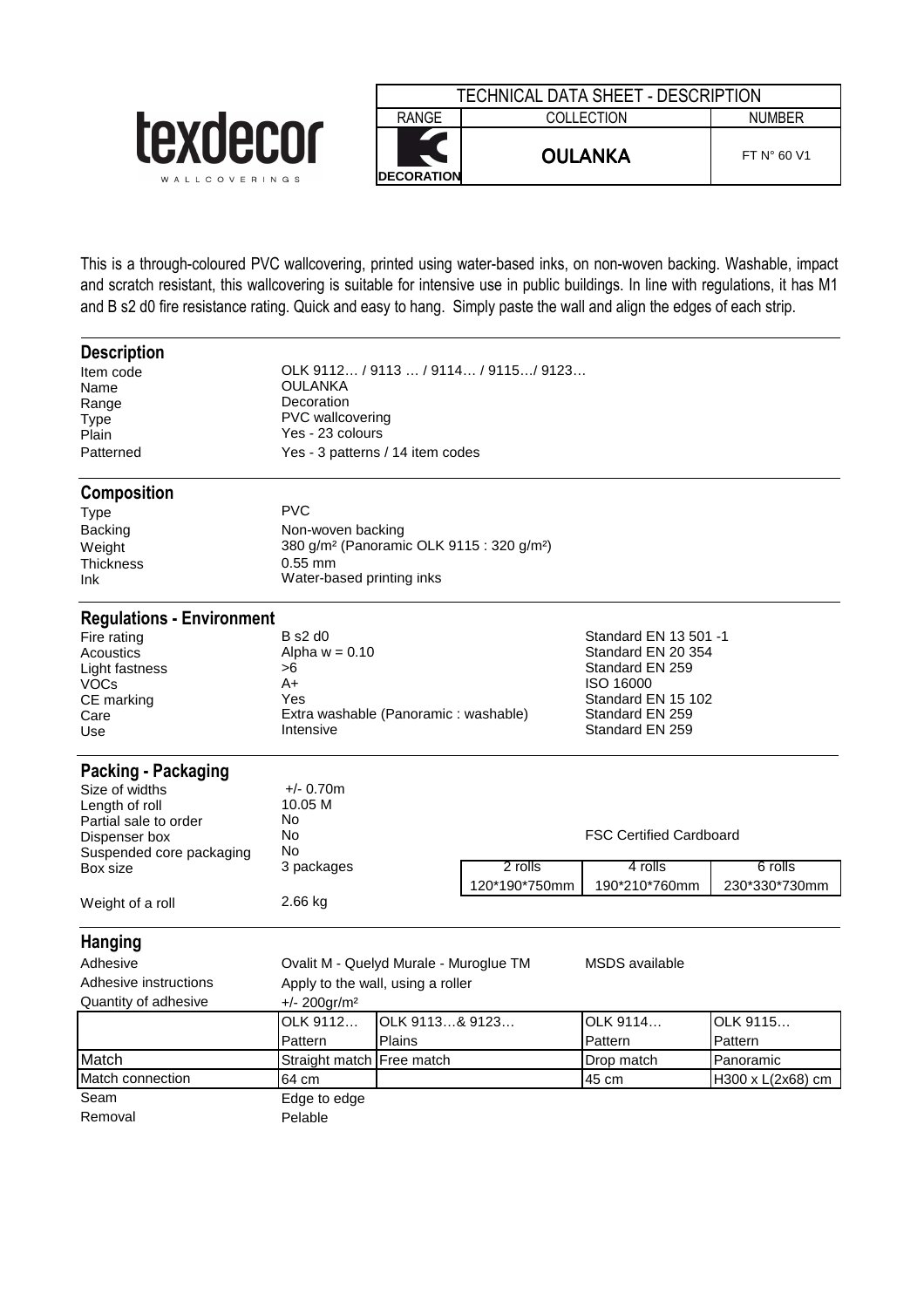

Se trata de un revestimiento mural en PVC tintado en la masa, imprimido con tintas a base de agua sobre un soporte no tejido. Lavable, resistente a los golpes y arañazos, este revestimiento se adapta al uso intensivo en establecimientos abiertos al público. En conformidad con la reglamentación, tiene una clasificación antiincendios M1 y B s2 d0. De colocación rápida y fácil mediante simple encolado de la pared y una presentación de las tiras borde con borde.

### **Descripción**

Nombre OULANKA<br>Gama Decoración

Referencia OLK 9112… / 9113 … / 9114… / 9115…/ 9123… Decoración Tipo Revestimiento mural PVC Lisos Sí - 23 colores Motivos Sí - 3 motivos / 14 referencias

### **Composición**

| Tipo    | PVC.                                                              |
|---------|-------------------------------------------------------------------|
| Soporte | Soporte no tejido                                                 |
| Peso    | 380 g/m <sup>2</sup> (Panoramic OLK 9115 : 320 g/m <sup>2</sup> ) |
| Grosor  | $0.55$ mm                                                         |
| Tinta   | Tintas de impresión a base de aqua                                |

### **Reglamentación - Medio ambiente**

| Clasificación antiincendios | B s2 d0                            | Norma EN 13 501 -1 |
|-----------------------------|------------------------------------|--------------------|
| Acústica                    | Alfa $w = 0.10$                    | Norma EN 20 354    |
| Solidez ante la luz         | >6                                 | Norma EN 259       |
| C.O.V.                      | A+                                 | ISO 16000          |
| Marcado CE                  | Sí                                 | Norma EN 15.102    |
| Cuidados                    | Super lavable (Panoramic: lavable) | Norma EN 259       |
| Uso                         | Intensivo                          | Norma EN 259       |
|                             |                                    |                    |

#### **Acondicionamiento - Embalaje**<br>Ancho de las tiras +/-0.70m Ancho de las tiras  $+/- 0,70$ m<br>
Longitud de los rollos (10.05 ML) Longitud de los rollos 10,<br>Venta al corte 100 Venta al corte Mo<br>Caia de desenrollado Mo Caja de desenrollado No Caja Sello FSC Mandril para colgar<br>Medidas de la caja 3 acondicionamientos **2 rollos 4 rollos 6 rollos** 6 rollos 120\*190\*750mm 190\*210\*760mm 230\*330\*730mm Peso de un rollo 2,66 kg

| Colocación<br>Cola<br>Encolado<br>cantidad de cola | Ovalit M - Quelyd Murale - Muroglue TM<br>En la pared, con un rodillo<br>$+/- 200$ gr/m <sup>2</sup> |                        | <b>FDMS Disponible</b> |                     |
|----------------------------------------------------|------------------------------------------------------------------------------------------------------|------------------------|------------------------|---------------------|
|                                                    | OLK 9112<br>Motivo                                                                                   | OLK 9113& 9123<br>Liso | OLK 9114<br>Motivo     | OLK 9115<br>Motivo  |
| Empalme                                            | Racor alineada                                                                                       | Empalme libre          | Racor saltado          | Panoramic           |
| Empalme                                            | 64 cm                                                                                                |                        | 45 cm                  | H 300 x L (2x68) cm |
| Junta<br>Despegado                                 | Borde con borde<br>Pelable                                                                           |                        |                        |                     |